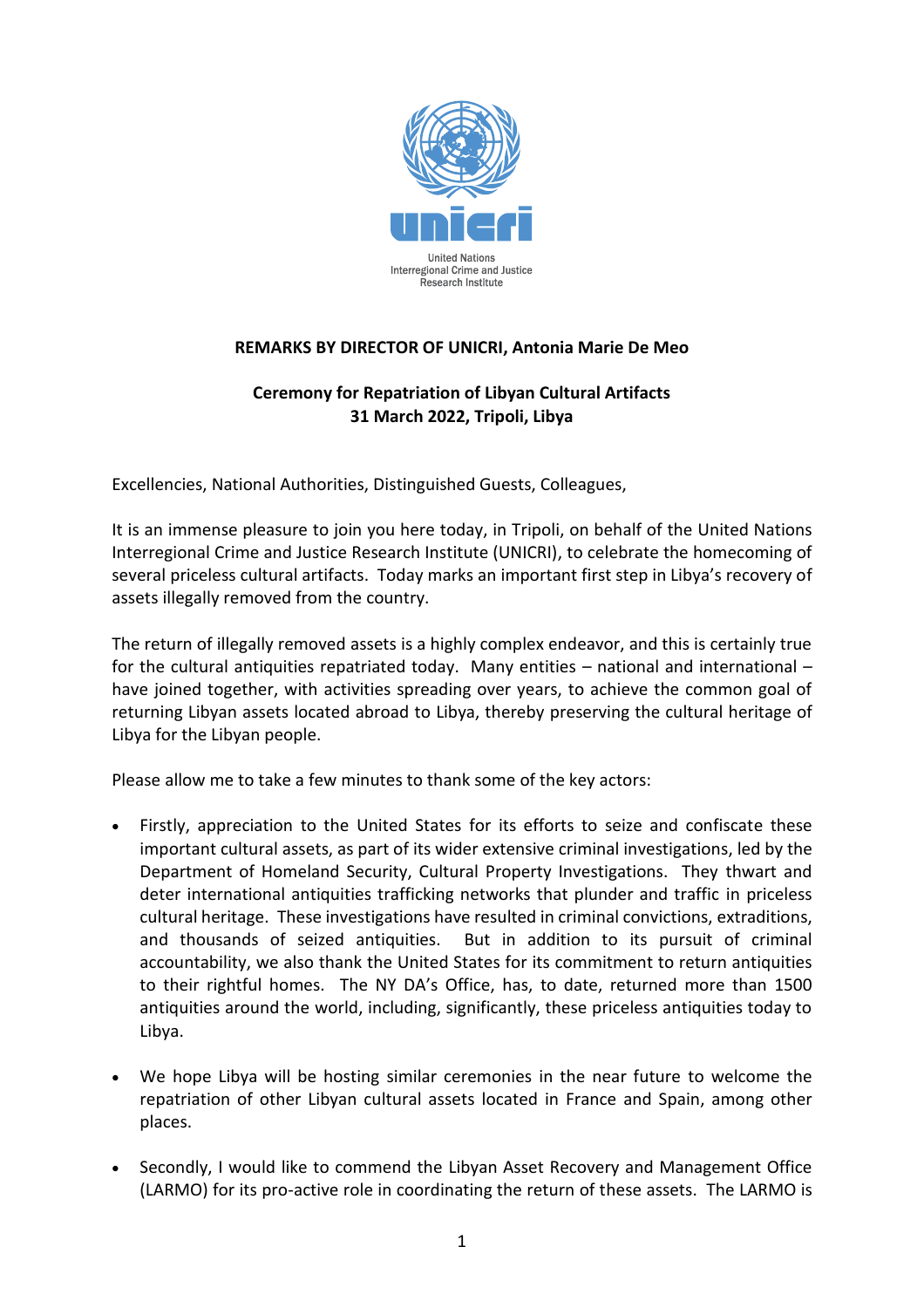the only office of its kind in the Middle East and North African Region, and it can serve as a model for other countries. UNICRI has had the honor to work closely with the LARMO over the past few years, both to offer trainings on international standards and best practices, and to work side-by-side to identify and trace specific assets linked to illicit financial flows out of Libya – ranging from bank accounts to real estate to airplanes to cultural artifacts. We hope that today's success will be repeated many times over, because we know there are many more assets to be recovered by Libya.

- Thirdly, I would like to thank the NGO Bancroft Global Development for its generous support in providing the flight and transportation of these antiquities from the United States to Libya, free of cost to the Libyan Government and the United Nations. This support is proof of the benefits of cooperation between Libyan governmental institutions and civil society actors. I would especially like to mention Mr. Adam Ciralsky, who has served as a key facilitator in the return of today's cultural artifacts.
- Fourthly, appreciation to the European Union Delegation for funding important anticorruption work in Libya, including the project co-implemented by UNICRI and UNODC through which UNICRI is facilitating the identification, tracing, and recovery of many stolen assets.
- Fifthly, the UNICRI asset recovery team, represented here by Mr. James Shaw, who work tirelessly to promote asset recovery, raise capacity, and share best practices with Governments around the world.
- Finally, let's not forget the many archaeologists, especially the French Archaeological Mission in Libya, who contributed to identifying the origins of these smuggled cultural assets. They hold the keys to unlocking Libya's long and important cultural history.

If you will allow me a small digression. Almost 30 years ago I graduated from law school and published my first professional article, on cultural property protection. My mentor was the US Attorney for our state and she is a leading expert in the field. She instilled in me great appreciation for the role that cultural heritage plays in society and the need for our criminal justice system to prioritize its protection and deter its desecration.

With this background, it will not surprise you that today's ceremony is unequivocally one of the most unique and meaningful of my professional career. It is an honor to be the Head of UNICRI and to share in this repatriation, as well as to represent the United Nations family and our collective commitment to protection and preservation of Libya's cultural property. Cultural rights are human rights, and having access to their priceless antiquities is a right of every people.

Cultural property speaks a universal language. It educates people and depicts their values and beliefs. Long before television and social media, people communicated through art; they told the stories of their civilizations, and many people, including me, believe that these artists, who create such artifacts, have special insights into life as it unfolds. Pieces such as these today have such historic and artistic importance that they reflect the spirit of the Libyan people. They cannot and should not be considered commodities to trade for profit on illicit or licit markets.